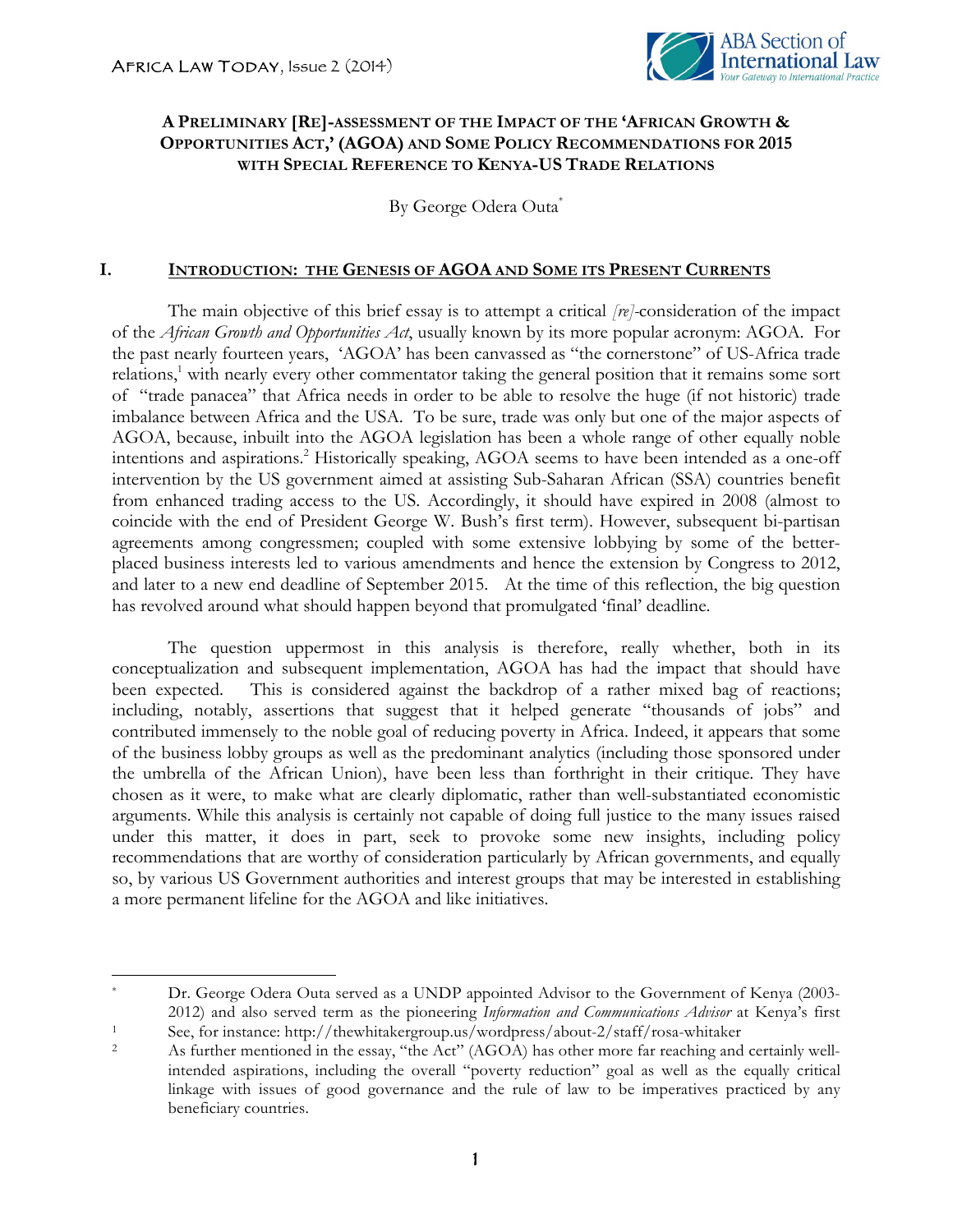

# *A Proposed "Thorough Study" by the US Government*

As the AGOA extension debate has raged among concerned parties, it is critical to indicate that the US Government Accountability Office (GAO) has been formally requested by no fewer than sixteen (16) US senators to undertake a thorough study and analysis of AGOA in order to determine, *interalia*, "the ability of African Businesses to utilize the full range of opportunities available under  $AGOA...$ <sup>33</sup> In particular, some eleven(11) questions have been directly posed by the senators including two that are considered pertinent here; i.e. the steps that AGOA-eligible countries have taken to utilize and maximize its effectiveness within their respective countries (question 5), and; how actions by Brazil, Russia, India and China (the BRICs) and the European Union(EU), including the imposition of EU's Economic Partnership Agreements and bilateral trade initiatives in Africa, have affected the effectiveness of AGOA (question 7).

Assuming that GAO will undertake the requested study, the proposition here is that there is a case for a thorough review, particularly of section 104 of the AGOA legislation. The long and short is that they may be shocked to realize just how some near-naive idealism may have prevailed in the drafting of the aforesaid section; particularly the presumption that "privatization" is in everyone's best interest. Taking Kenya as a basic case in point, it suffices to point out that perhaps nothing has been as controversial as the whole idea of "privatization" of public enterprises in playing fields that are clearly not as open in their business processes. The result remains the allfamiliar claims that such solutions, apart from being derided as impositions from the West-have only benefited some few "crooks" who routinely exploit their connections to turn long-standing and beneficial public enterprises (ready examples are Railways and Telkoms) into personal enterprises. Not only have so many jobs been lost, but the futures of these enterprises, even in the hands of their new private owners have been quite murky; but this is a separate story altogether.

The point at this stage is therefore simply that Private Sector driven enterprises, based on some nebulous model of "market driven economies", are essentially the wrong constructs to replicate in much of Africa. Moreover, the undeniable fact remains that privately controlled enterprises are themselves not free of other undesirable malfeasants, as the act seemed to have assumed. And lastly, privatization has clearly engendered even more serious social consequences than may have been apparent at the advent of AGOA; notably, losses of jobs in their thousands.

## **II. SOME PASSING COMMENTS ON "AGOA" AS LEGISLATION**

As implicit already, the essence of AGOA was to provide a legal mechanism that would extend US Government's "General System of Preferences" (GSP) permitted under WTO rules, to certain products imported into the US market from Sub-Saharan African (SSA) countries. The record indicates that the original promoter was Congressman Jim McDermott who was a former US Foreign Service officer in Zaire, teaming up with Senator John Kerry who was already active in the area of international trade. The two were responding to decades of activism by people like Paul Speck of the Environmental and Energy Institute and other staff who had served in Africa, all who seem to have felt the need for more realistic and sustainable efforts in having a developed country uplift a continent otherwise pronounced as the world's "hopeless" continent. 4

<u> 1989 - Johann Stein, fransk politik (d. 1989)</u>

<sup>&</sup>lt;sup>3</sup> See, letter dated December 12 2013, to the Hon Gene L Dodaro and signed by sixteen congressmen led by Senator Edward Royce, Chairman, and Committee on Foreign Affairs.

<sup>4</sup> For a useful summary, see: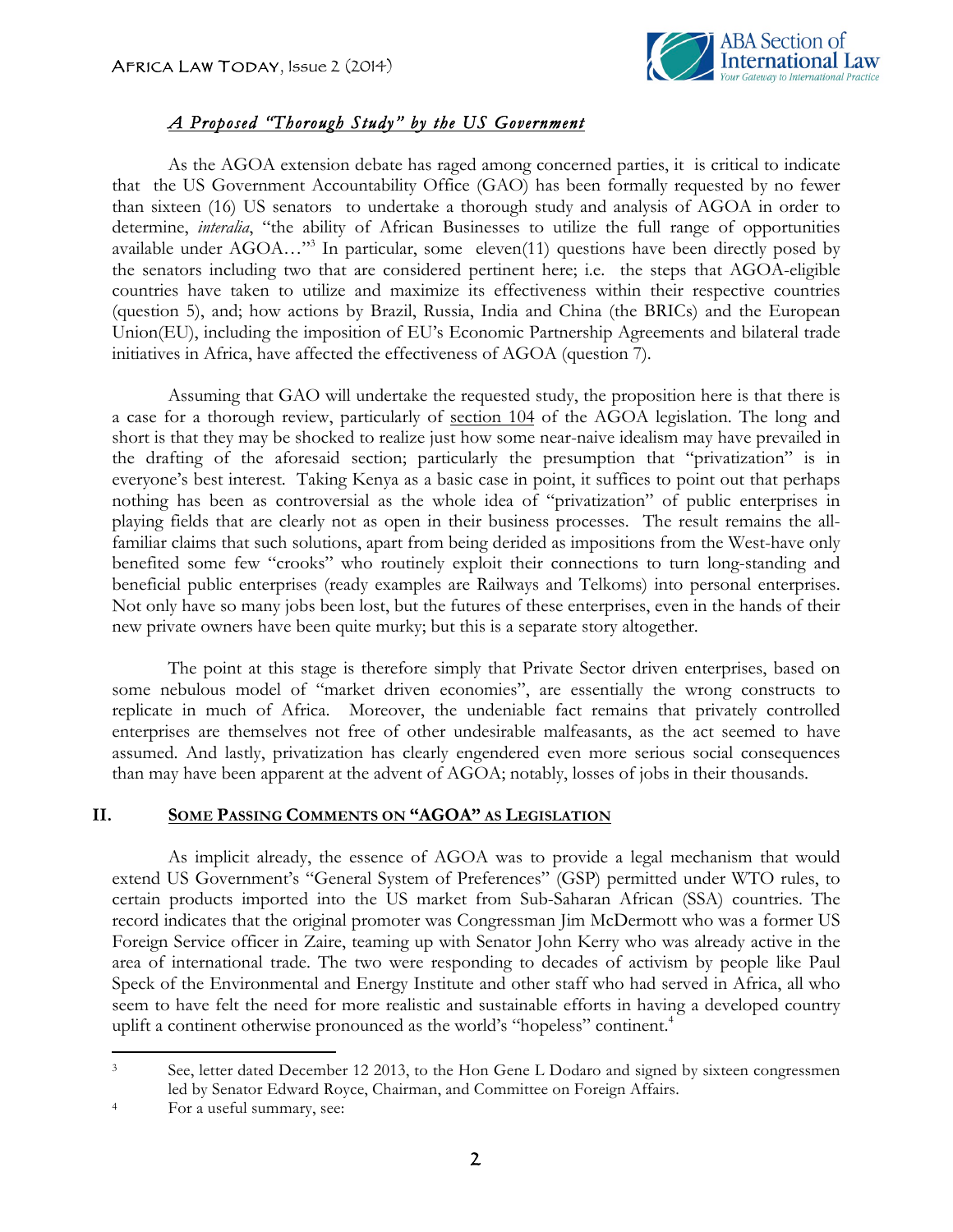

The AGOA legislation was thus originally enacted in May 2000 as  $\frac{d}{d}$  Public Law 106 (200<sup>th</sup>) Congress) and meant to cover an initial eight year period. The subsequent three amendments provided for the hitherto un-intended extensions and also added special provisions touching on the special place of the importation of apparels into the US; the question of "availability of commercially adequate quantities from the "eligible countries," as well as embracing WTO's "Multi-Fiber Agreement" (MFA) that permitted the use of yarn or fiber "from third countries". Instructively, the MFA had a ten (10) year grace period (1974-2004) and it is only by sheer coincidence that its last three years coincided with AGOA. Quite ironically however, most commentators hold that it was the MFA that almost single-handedly delivered nearly all the benefits ever reaped under AGOA. While this may well be true for those last minute three years or so, this writer holds the slightly divergent view, that there are other critical variants that ought to be factored into this equation; notably that the MFA also did put local (African) producers to stiff business competition from India, Bangladesh and a few other countries who promptly left once this incentive was removed.<sup>5</sup> The consequence is that ordinary African entrepreneurs –or potential ones at that were substantially strangers to this entire exercise. Whereas a detailed assessment of the AGOA act is clearly well beyond the present scope of analysis, a few comments are considered pertinent for the perspective being adopted here.

First, as a legally enabling legislation, AGOA implies that the considerably huge list of "eligible" products are imported and made available to US buyers "duty free." It means that some 7000 products are at least, nominally, allowed into the US market, in addition to another 1400 "product lines" under some of the later amendments. The products are supposedly given much lower duty thresholds; distinct from what would have been imposed under permissible WTO international trade agreements; (so long as the duties so levied are applied equally to similar domestically produced products under the "Most Favored Nation Treatment" clause: the Article 1 of WTO).

The promoters of AGOA certainly hoped that such an incentive would strengthen US-African trade ties while also directly contributing to the quest for economic growth and development in Africa through the much touted, "trade and not aid" doctrinal premise. As I argue here however, the AGOA legislation, has in practice, remained something of an enigma and it is open to question if it has actually facilitated "better trade relations" than was the case prior to its advent. The act itself is fairly short, yet, certainly complex in many ways, including the counterreferences to numerous other pieces of American legislation that govern the totality of international trade with the US market. Besides, the Act is clearly, an "insert" amid other laws and regulations, which makes it an instrument not so easy to navigate by ordinary business folk; let alone the implications in the course of trade; unless of course, traders have to also massively invest on essential legal and compliance assistance. Additionally, like every other international trade

<u> 1989 - Andrea Santa Andrea Andrea Andrea Andrea Andrea Andrea Andrea Andrea Andrea Andrea Andrea Andrea Andr</u>

http://en.wikipedia.org/wiki/African\_Growth\_and\_Opportunity\_Act. Note that on May 18, 2000, the UK's rather influential; The Economist ran the infamous cover story declaring Africa as, "the hope less continent" a perspective that in part, engendered a somewhat paternalistic view of the continent and hence triggering such philanthropic concerns.

<sup>5</sup> See, Chemengich, M, et-al (2013) study undertaken for the *African Cotton and Textile Industries Federation* and various studies and comments by the Kenya Government's, *Kenya Institute of Public Policy Research and Analysis* (KIPPRA)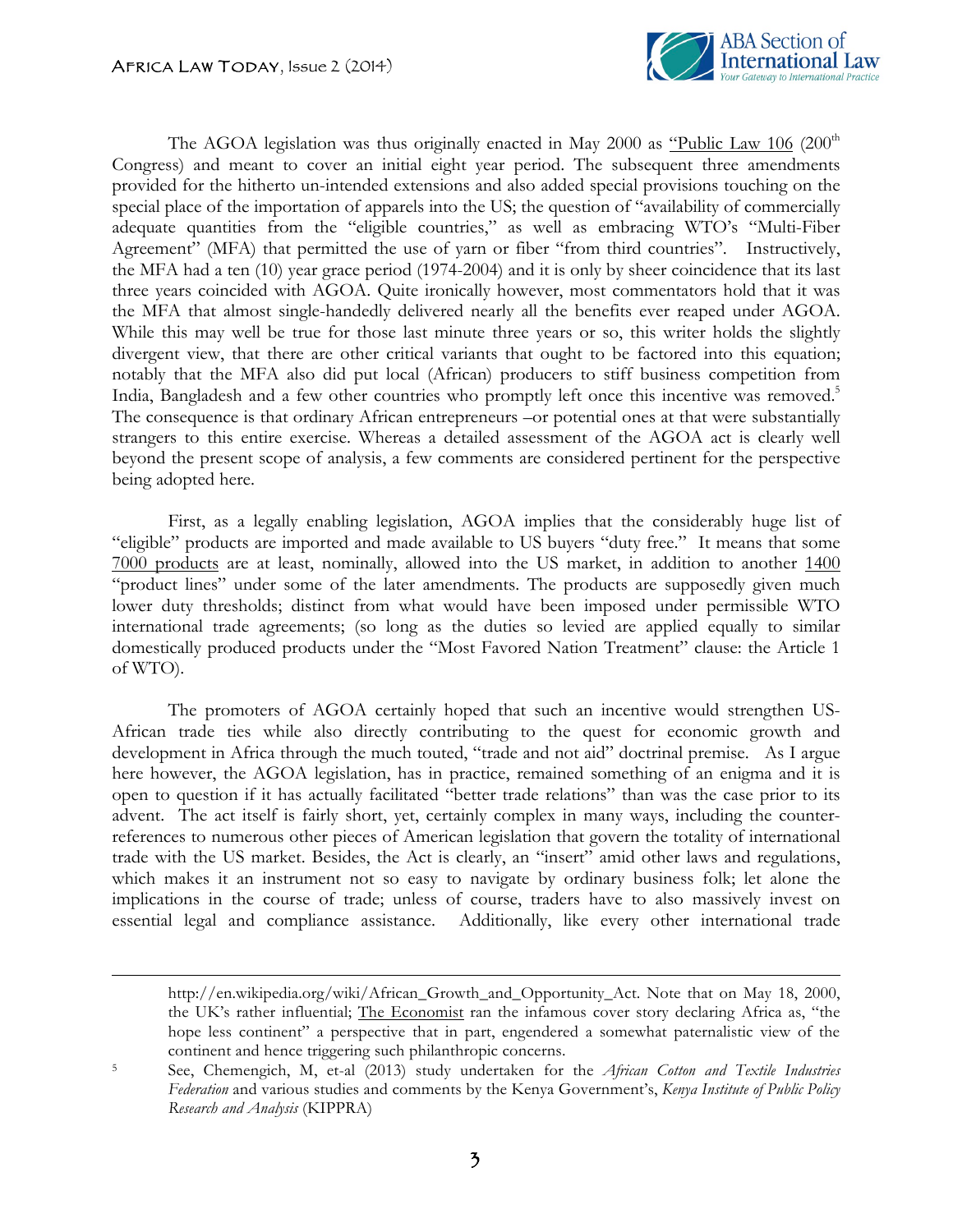

instrument AGOA has to be read concurrently within the framework of the general harmonized schedule of tariffs for products entering the US market.

Whereas it can in fact, be argued that meeting the permissible tariff quotas under AGOA may well be the easier part, the one other aspect that is equally acknowledged by the most ardent AGOA supporters is the complex terrain of higher health standards imposed by the Sanitary and Phyto-Sanitary (SPS) regime of the WTO as well as the "Rules of Origin" clauses with the latter also being cognizant of various labor practices and standards in the countries in which products are exported from. And all these, to be sure are only a minor aspect of the totality of the legal landscape.

## *A. In Search of More Nuanced Theories of International Trade*

As may be clear by now, this analysis is deliberately situated within the theoretical perspectives that have quite convincingly questioned much of the "justification rhetoric" around international trade institutions (Joel Paul, 2003). In two interesting-if not most illuminating perspectives, penned (fortunately) before the advent of AGOA, Professor Paul has rather persuasively, not just questioned, "the myth of economic interdependence", but more relevant here , "the idea that international trade institutions promote economic growth"(2003: 287). As he writes, "...these assumptions rarely conform to the realities of the contemporary international market." More pertinently however, he asserts, " … *empirical studies of the gains from trade cast doubt on the assumption that trade liberalization necessarily leads to worldwide economic growth*. Professor Paul posits unequivocally, that the gains from the trade are often less than "the sunk costs" from lost resources that result from import competition…"6 Taking the analytical queue from the foregoing premise, this author argues that similar assertions are substantially correct even in the case of an exporting African country operating within the prevailing AGOA framework. Thus, in seeking to make their case for "Consolidating gains from Africa-US Trade", two laudable African economists<sup>7</sup> assert (much to my surprise!) that, "AGOA has opened the US market to over 6000 products from 38 AGOA-eligible countries," and that "this has helped to increase both the volume and diversity of US-SSA trade". Without presenting much in terms of evidence, these writers appear to have simply swallowed "hook, nail and sinker" the stated intentions of AGOA and assumed it to have been effectuated on the ground.

To begin with, a simple disclosure: in my own two-year tenure at the *Private Sector Development Strategy Secretariat* (PSDS) under Kenya's then Ministry of Trade and Industry, nothing else sprouted up more frequently than the realization that not many potential AGOA beneficiaries knew absolutely anything about the other "7000 or so, AGOA" products. And to date, it seems the entire discussion is focused on just one single product line called 'the apparels'. Yet if this were dismissed merely as anecdotal evidence, what is more confounding are the ranges of clearly un-examined assertions that perhaps, only economists can make. One, for instance, is the assertion that "exports from AGOA countries rose from 23 billion in 2000 to \$81 billion in 2008" (Karingi, Kimenyi as above). In fact, as late as 2014, many senior US trade officials also simply regurgitate some of these

<sup>&</sup>lt;u> 1989 - Johann Stein, fransk politik (d. 1989)</u> <sup>6</sup> For Professor Paul's unorthodox perspectives on International Trade, see especially: "*The Myth of Economic Interdependence*" in WASEDA UNIVERSITY JOURNAL OF COMPARATIVE LAW (Undated), and "Do International Trade Institutions Contribute to Economic Growth and Development?" in 44 VIRGINIA JOURNAL OF INTERNATIONAL LAW, 285 (2003) 7 Karingi, N.S; Kimenyi, M.S et-al "Consolidating Gains from Africa-US Trade- Post AGOA Options

Beyond 2015.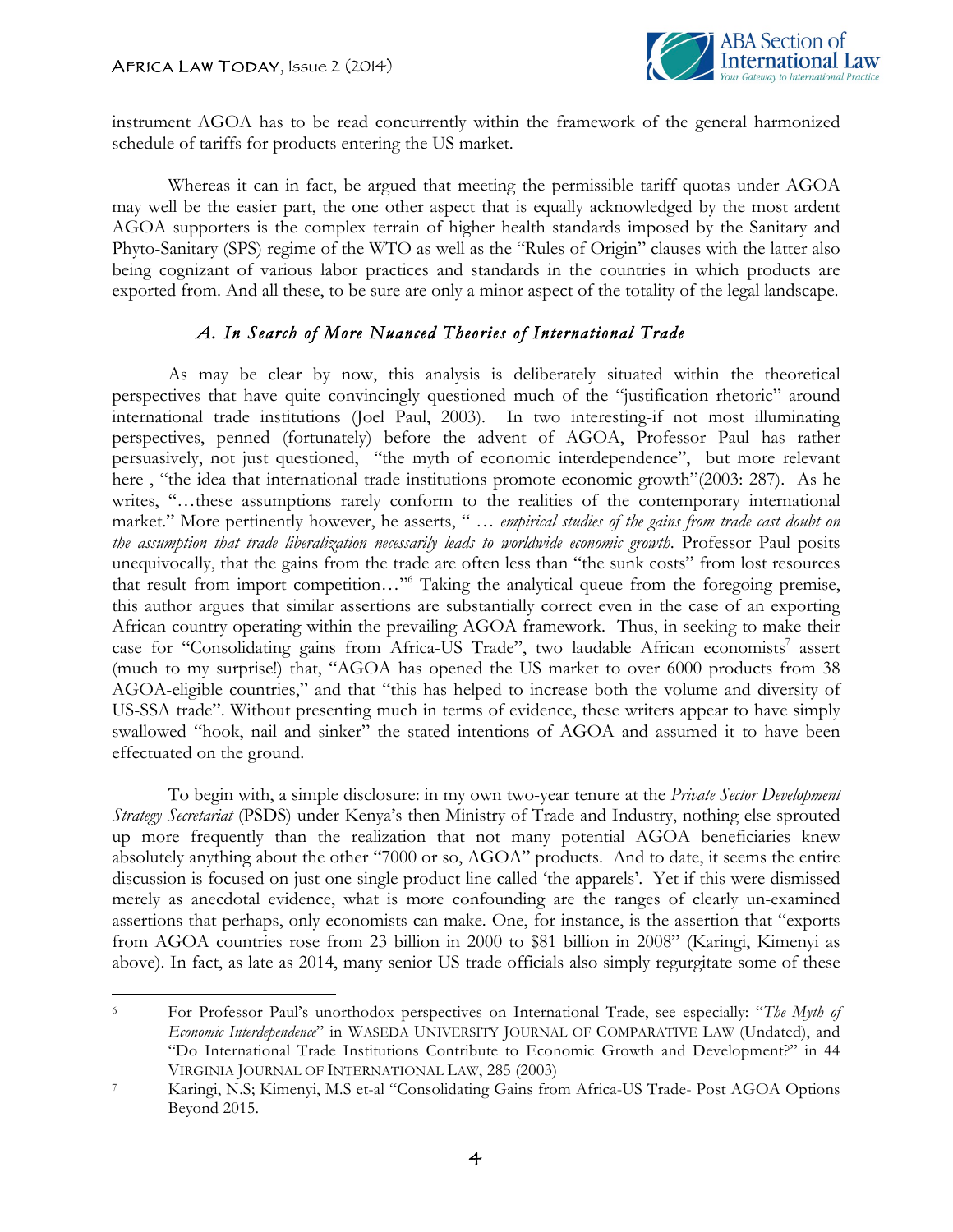

figures without really delving into their real significance. The real fundamental point here is really that an export value that in my estimation, translates to roughly 7.25 per year (over a period of 8 years), cannot really be considered to be much or worthwhile, particularly given the size and complexity of Africa. But the reality sinks much more deeply when these numbers are further subjected to a more rigorous significance, or 'per-capita analysis.' It really means that over eight years, each AGOA eligible country exported something less than 0.6 billion. If you add this to the fact that of nearly forty listed "eligible countries", less than ten have so far participated, the analysis by economists becomes even more perplexing, if not outrightly wanting.

The other fantastic claim is that "AGOA-related trade investments created over 300,000 new jobs (US officials routinely talk of "hundreds of thousands of jobs"!). Again when this is aggregated across the targeted countries, this figure becomes even more abysmal and difficult to appreciate. But perhaps, even more fundamental is the fact that for one to fully bank the AGOA jobs, one has to examine them in relation to far more important considerations like; the job-types; the average salaries earned; the labor standards as well as the general compliance with basic International Labor Organization (ILO) standard requirements. Needless to say, during its peak, it was never uncommon for workers in the specially designated AGOA zones to be on strike in Kenya, apparently decrying various low wages, poor working conditions and other labor-related concerns. That they were also substantially attractive to only women employees also belies a certain outlook that merits independent analysis beyond more usual concerns with gender parity in the jobs market.

The one analysis that really seems to depart from some of the familiar "justification rhetoric" as Joel Paul calls them, is clearly the one attributed to one Eckart Naumann (Trade Law Centre (TRALAC), Cape Town, South Africa). Naumann indicates - even if only in passing- that, "*in practice, actual exports are significantly lower than the quota ceiling imposed under the act and therefore are of no effect…*" The point that then merits further scrutiny here is precisely the one that the orthodox economists do not explore any further: that a positive growth trajectory (sometimes big or small) is not necessarily a direct correlation of any trade measures undertaken, but rather that it would, indeed have resulted *even in the absence of an act such as AGOA*. Indeed, Naumann gestures to some other "underlying drivers" which may have led to some temporary and seemingly transient gains during the AGOA peak years (especially in 2004), before in fact, tapering downwards to the less than satisfactory performance of 0.5-1.0 mark. Whereas this paper is incapable of further interrogating these numbers, it is simply tempting to agree that the graphical illustrations seem to bare it out, that AGOA has certainly not necessarily accelerated growth in Africa, let alone achieving its other intended consequences.

Quite significantly too, one must also contend with the assumption that we have to look elsewhere in order to find more rational explanations for the very few positive stories around AGOA. For instance, why would relatively small countries such as Lesotho, Botswana or Madagascar (when it was eligible) emerge better than the continents giants, like Kenya? The view is that the answer appears to lie in the deliberate political will and policy options that a particular government puts in place rather than the incentives offered by multi-lateral or bi-lateral institutions. Put differently, the argument is that no amount of preferential treatment can save any African country when impunity is allowed to reign in its midst while good governance and the rule of law take a back seat. Moreover, it is highly telling that under the act, some 36 countries were initially designated as eligible with the US president authorized to remove or re-designate non-compliant countries and it simply suffices to also point out that most of these countries have undergone such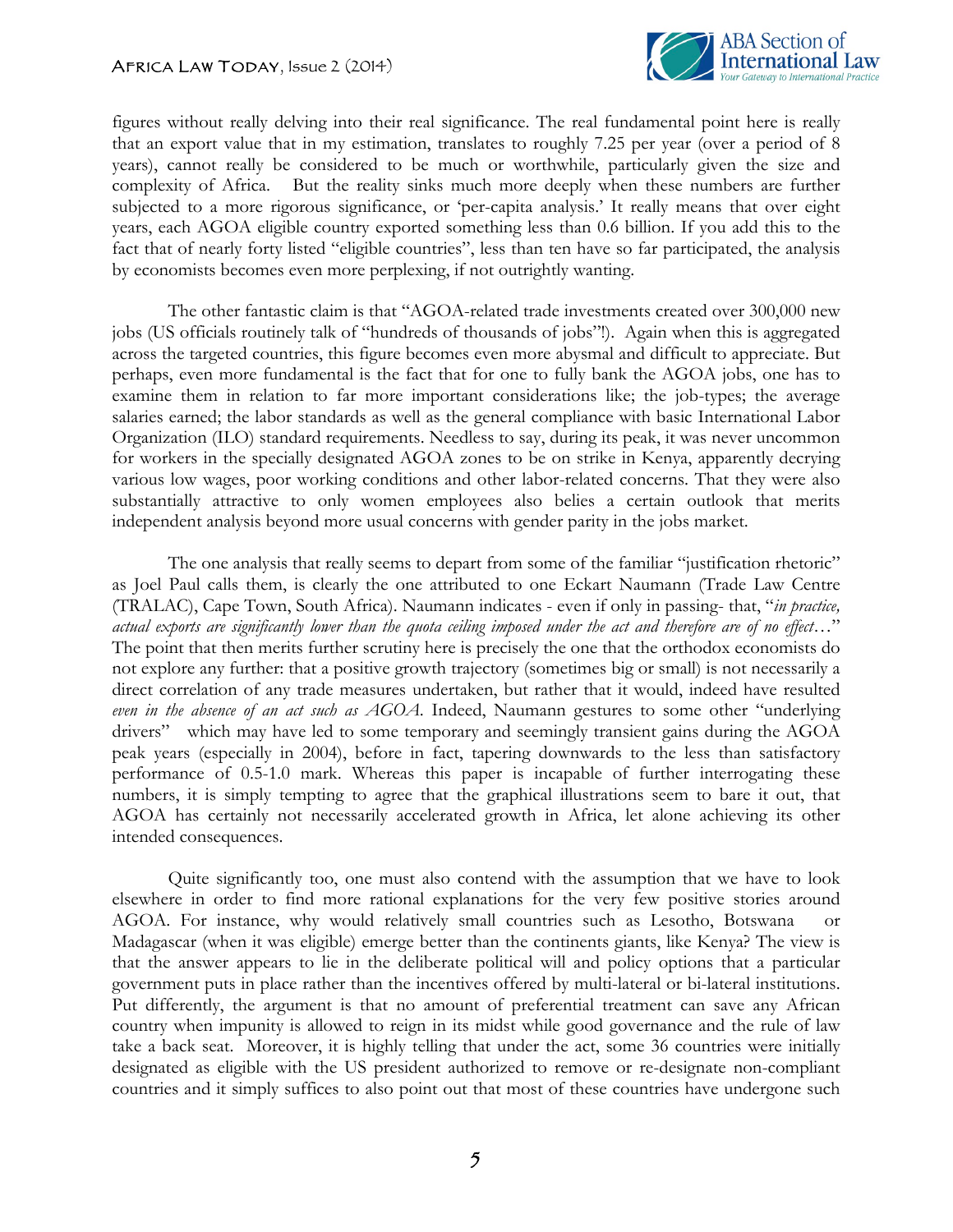

complex political changes, including the infamous Arab spring in some countries such as Egypt and Libya as to render section 104 of the act, almost un-enforceable today.

## *B. A Word on Subsidies and its Ill-Logic*

In this section, I very briefly address a few other concerns that present day AGOA analytics are clearly glossing over. It is asserted for instance, that the expansion under AGOA took place, "even though the US continues to subsidize products such as cotton" (Kaimenyi and Karingi, above). The one thing that these authors are probably not reckoning with is that the subsidy of cotton was long permitted under prevailing WTO/GATT rules. Clearly therefore, it is not a persuasive factor in analyzing US-African Trade. Moreover, if AGOA implies that "import subsidies" are actually extended to African countries, then it should really imply (under WTO) that the African products are not suffering any unfavorable treatment in the USA. Accordingly we must seek other explanation as to why the total impact on the US market is still far too small (less than 1%-according to the TRALAC report), to have any effect. In addition a correct analysis would also be aware that under WTO, developing countries would arguably have been given (ever since the Uruguay round) concessionary treatment under the "Safeguard Measures" provision (Art X1X) with the upshot that the specific AGOA subsidy would then be superfluous, unless it can be demonstrated that it indeed has some substantial effect and that any pre-existing subsidies would not be to blame for its failures. Lastly, the MFA which has, ironically, been praised provided a gateway for the more established third country businesses to mount such competition as to leave the ordinary apparel exporter from Africa completely out- maneuvered.

The last and perhaps most important issue in this discussion may have to do with the idea of "Sunk Costs." In establishing incentives for the export market, a country like Kenya goes to great lengths to "attract", presumably much needed Foreign Direct Investment (FDI). The incentives list, say, under the Export Processing Zone (EPZA) program is simply a study in "spoiling" the foreign businessman: from two decades of tax holiday, to ready- made high class business premises as well as immediate and easy access to customs officers! Whether these special categories of "import subsidies" are permissible under WTO –merely because of the "third world status" is altogether a separate question, but the key point here is simply that without factoring in such substantial investment costs into the trade balance sheet, the whole scheme is rendered highly questionable.

#### **III. PRELIMINARY CONCLUSION AND SOME POLICY IMPLICATIONS**

This analysis has raised critical questions around the manner in which AGOA was both conceptualized and implemented. It has also underscored the importance of the study that has been requested by a team of US senators. One obvious conclusion to be drawn is simply that unless a more rigorous re-appraisal model is considered, AGOA, just like many other policy and legal experimentations undertaken in the name of uplifting the "developing world" may well be another opportunity lost. It is certainly not enough to be in the business of whimsically extending a piece of legislation purely on the basis of transient political moments such as has been clearly evident in the past; (e.g. when a US President is visiting Africa; or the Trade Representative has a sudden meeting with African leaders). My case is that a post 2015 scenario calls for a harder look at the more difficult, if not controversial questions; not just for consideration by the US government, but as a cardinal responsibility of recipient countries in Africa. The one such question is the one the previous legislation touched upon, yet rather eclectically implemented: Africa's perennial question of political